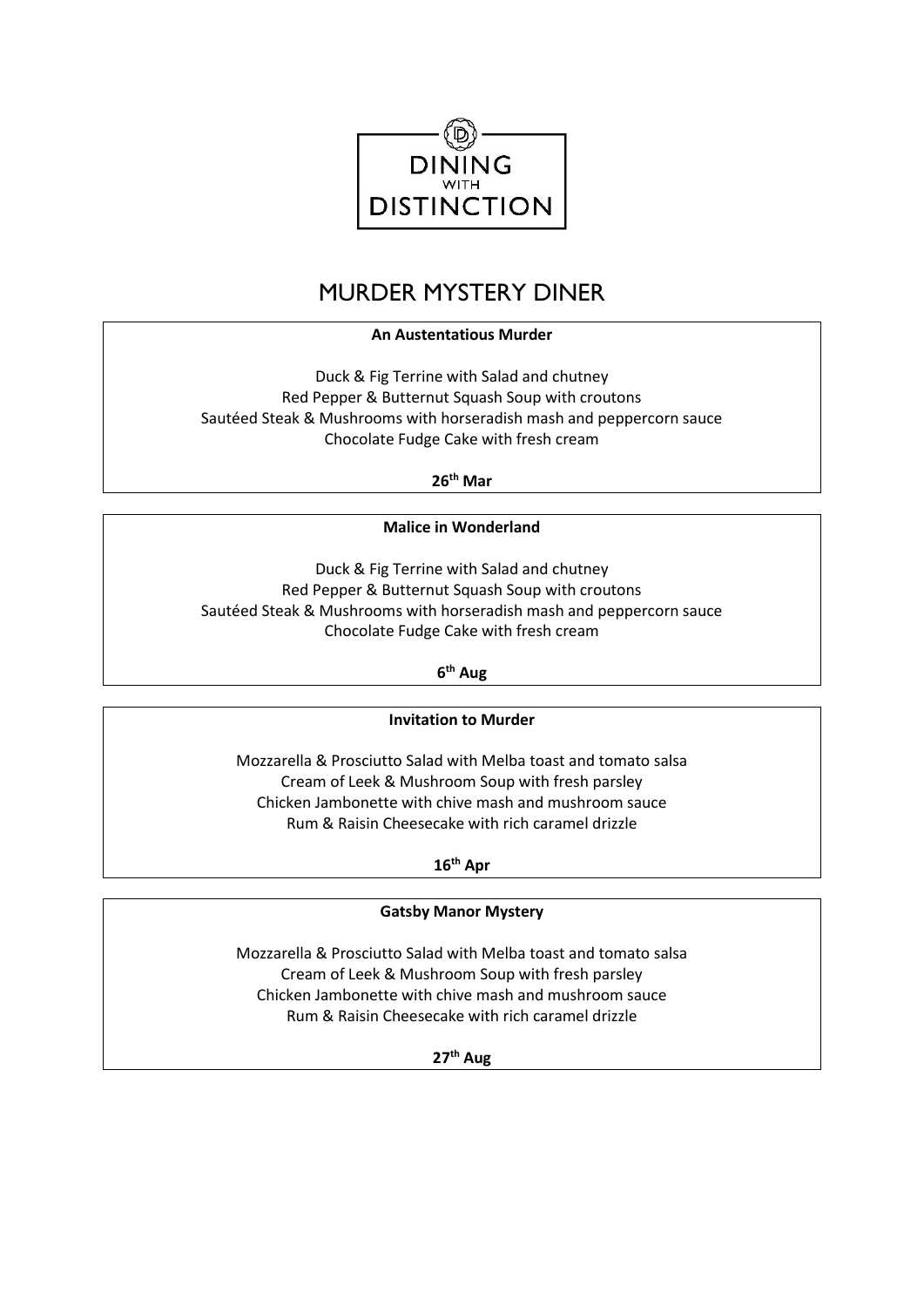## **Great British Bump Off**

Country Style Pate with mixed leaves, chutney & crusty bread Cream of Leek & Mushroom Soup with fresh chives Parma Wrapped, Asparagus & Brie Chicken with Dauphinoise & white wine sauce Strawberry & White Chocolate Charlotte with berry coulis

**7 th May**

## **Gatsby Manor Mystery**

Country Style Pate with mixed leaves, chutney & crusty bread Cream of Leek & Mushroom Soup with fresh chives Parma Wrapped, Asparagus & Brie Chicken with Dauphinoise & white wine sauce Strawberry & White Chocolate Charlotte with berry coulis

**8 th Oct**

## **Allo Allo**

Melon Cocktail with fruit Coulis Cream of Roasted Tomato & Basil Soup with croutons Gressingham Roast Ginger Duck Breast with sauce l'orange Chocolate Duo Teardrop with summer berries

**4 th Jun**

#### **An Austentatious Murder**

BBQ Pulled Pork Salad with crusty bread

Carrot & Coriander Soup with fresh chives

Garlic, Herb & Pepper Topped Chicken Breast with wholegrain mustard mash and white onion sauce Gin & Lime Cheesecake with fresh cream

**30th July**

#### **Great British Bump Off**

BBQ Pulled Pork Salad with crusty bread Carrot & Coriander Soup with fresh chives Garlic, Herb & Pepper Topped Chicken Breast with wholegrain mustard mash and white onion sauce Gin & Lime Cheesecake with fresh cream

**5 th Nov**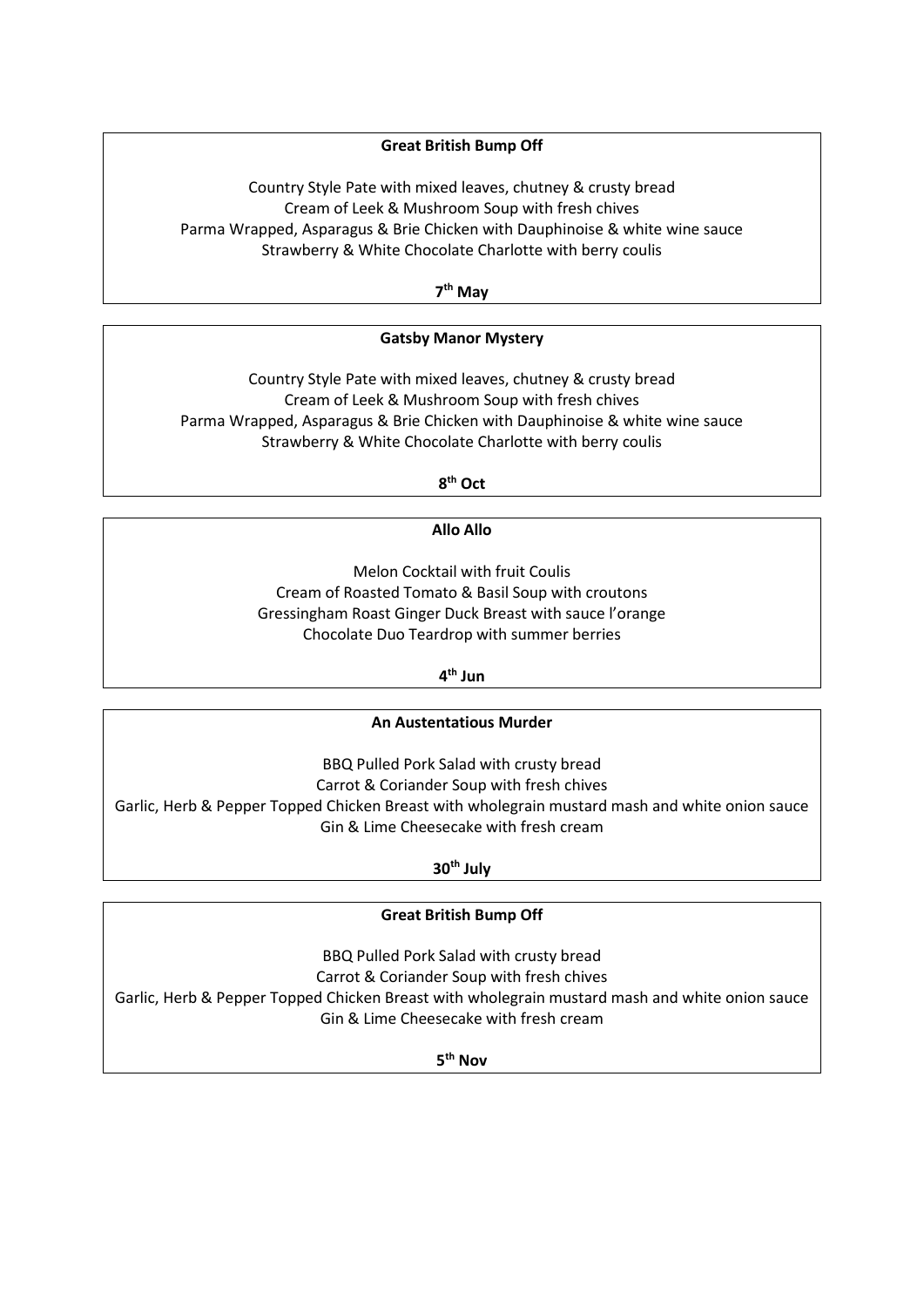#### **Hollywood Homicide**

Farmhouse Pate with Melba toast, salad and sweetcorn relish Wild Mushroom Soup with fresh parsley Chicken Fillet Lyonnaise with garlic mash and white wine & mushroom sauce Gingerbread cheesecake with toffee drizzle

**18th Jun, 17th Sep**

## **Malice in Wonderland**

Hoi Sin Shredded Duck with rocket & spring onion salad Broccoli & Mushroom Soup with fresh chives Slow Braised Steak & Mushroom Chasseur with horseradish creamed potato and pan gravy Malteser Honeycomb Torte with fresh cream

**30 th Apr**

#### **Invitation to Murder**

Hoi Sin Shredded Duck with rocket & spring onion salad Broccoli & Mushroom Soup with fresh chives Slow Braised Steak & Mushroom Chasseur with horseradish creamed potato and pan gravy Malteser Honeycomb Torte with fresh cream

**2 nd Jul**

#### **Treacherous Terror Train**

Chicken Caesar Salad with parmesan shavings Fire Roasted Tomato & Basil Soup with fresh chives Slow Roasted Tenderloin of Pork with Mushrooms and a brandy cream sauce Strawberry & Champagne Torte with marbled pencils

**21st May, 22nd Oct**

## VEGETARIAN OPTION

Caprese Salad with Balsamic Charred courgette, lemon and Goats Cheese Tart

**Mar**

Truffled mushroom Pate Baked ratatouille & goat's cheese individual ramekin

**Apr**

Falafel and Feta Salad with Tzatiki Dressing Pulled Bourbon BBQ Jackfruit and Pimento Bake with Goats Cheese